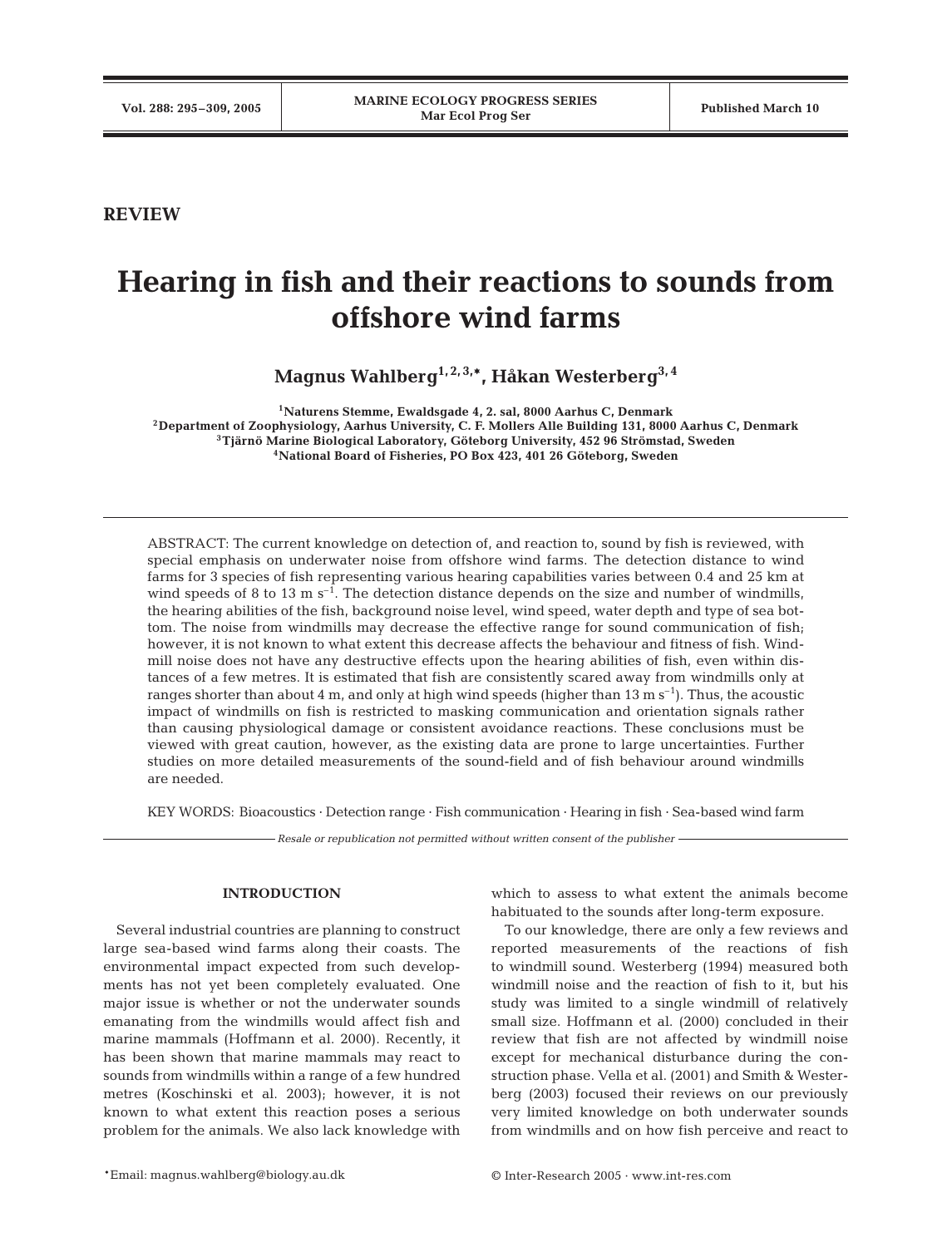underwater noise, and did not take into consideration new and more detailed measurements of sounds from offshore windmills by Degn (2000), Fristedt et al. (2001) and Ingemansson (2003). In addition, recent studies have shown that continuous exposure to sound of high intensity can cause inner ear damage to fish (Hastings et al. 1996, McCauley et al. 2003). It seems important to re-evaluate the possible impact of windmill noise on fish in the light of these new studies.

The present review begins with an outline of some important principles of underwater acoustics, with special emphasis on hearing in fish and their reaction to sound. Subsequently, the possible effects of windmill sounds on fish are evaluated in terms of detection distances, communication masking and damage to hearing.

## **SOUND AND FISH**

## **Underwater sound: decibels**

Some issues of acoustics relevant to our discussion are not readily available in the acoustic literature. The important concepts of near and far fields are particularly confusing. Bioacousticians use these terms to describe either acoustic interference or range-dependent variations in acoustic impedance. Below we clarify the difference between these fields, as well as other technical issues important when discussing sound from windmills. Most of what is treated here has been synthesised from a variety of textbooks and reviews, especially those by Beranek (1983), Urick (1983), Kalmijn (1988, 1989), Rogers & Cox (1988), Medwin & Clay (1998) and NRC (2003).

An acoustic wave is generated by longitudinal particle displacement of the carrier medium (e.g. air, water). Such displacement creates local pressure oscillations that travel with a sound velocity *(c)*, determined by the compressibility and density of the medium. The intensity of the acoustic field is defined as the vector product of the local pressure fluctuations *(p)* and the velocity of the particle displacement *(v)*. The pressure fluctuation and particle displacement are related by the equation  $p = vZ$ , where  $Z$  is the acoustic impedance of the medium. This formula is called Ohm's law of acoustics, because of its similarity to the equation in electronics. In the free acoustic field (with no reflecting boundaries, and a homogenous sound velocity) and at a distance of several wavelengths from the sound source, acoustic impedance is *Z* = ρ*c*, where ρ is the density of the medium.

Acoustic intensity *(I)* can be calculated by measurements with a pressure transducer using  $I = pv = p^2/Z$ . In the free acoustic field, this equation can be expressed as  $I = p^2/(\rho c)$ , so that acoustic intensity can be

calculated from pressure measurements. Usually the intensity of sound is measured in decibels (dB), calculated as 20  $log_{10}(p/p_0)$ , where the reference pressure  $p_0$  is chosen as 1  $\mu$ Pa in underwater acoustics.

In the free acoustic field, the particle velocity component may be calculated from pressure measurements using the formula  $v = p/(\rho c)$ . Close to a sound source, or in shallow water, acoustic impedance deviates considerably from the free-field expression  $(Z = \rho c)$ , and consequently the relationship between pressure fluctuations and particle velocity is more complicated (Fig. 1a). 'Close' and 'shallow' are here defined relative to the wavelength of the signal, which in the case of sounds relevant to hearing in fish ranges from ~1 to >1 km. The fact that particle velocity (as opposed to sound speed, *c)* may be much larger close to a sound source is important in the context of hearing in fish, as will become obvious from the following discussion.



Fig. 1. Two types of near- and far-field regions around an acoustic source. (a) Near-field flow from a monopole (pulsating) sound source: at ranges within *kr* = 1 (where *k* is emitted wave number,  $k = 2\pi/\lambda$ , and *r* is range to the sound source), contribution of local flow to particle velocity ('Flow') is larger than contribution of the travelling wave ('Acoustic'). (b) Fresnel near-field: close to a sound source, at ranges within about  $r_0 < k a^2$ , where *a* is radius of the sound source, sounds produced by various parts of the source interfere and thereby create complicated rangedependent intensity variations. Outside the near-field, in the Frauenhofer far-field, sound intensity decreases smoothly (as  $r^{-2}$ ) due to spherical spreading. Adapted from Urick (1983), with permission from Peninsula Publishing, USA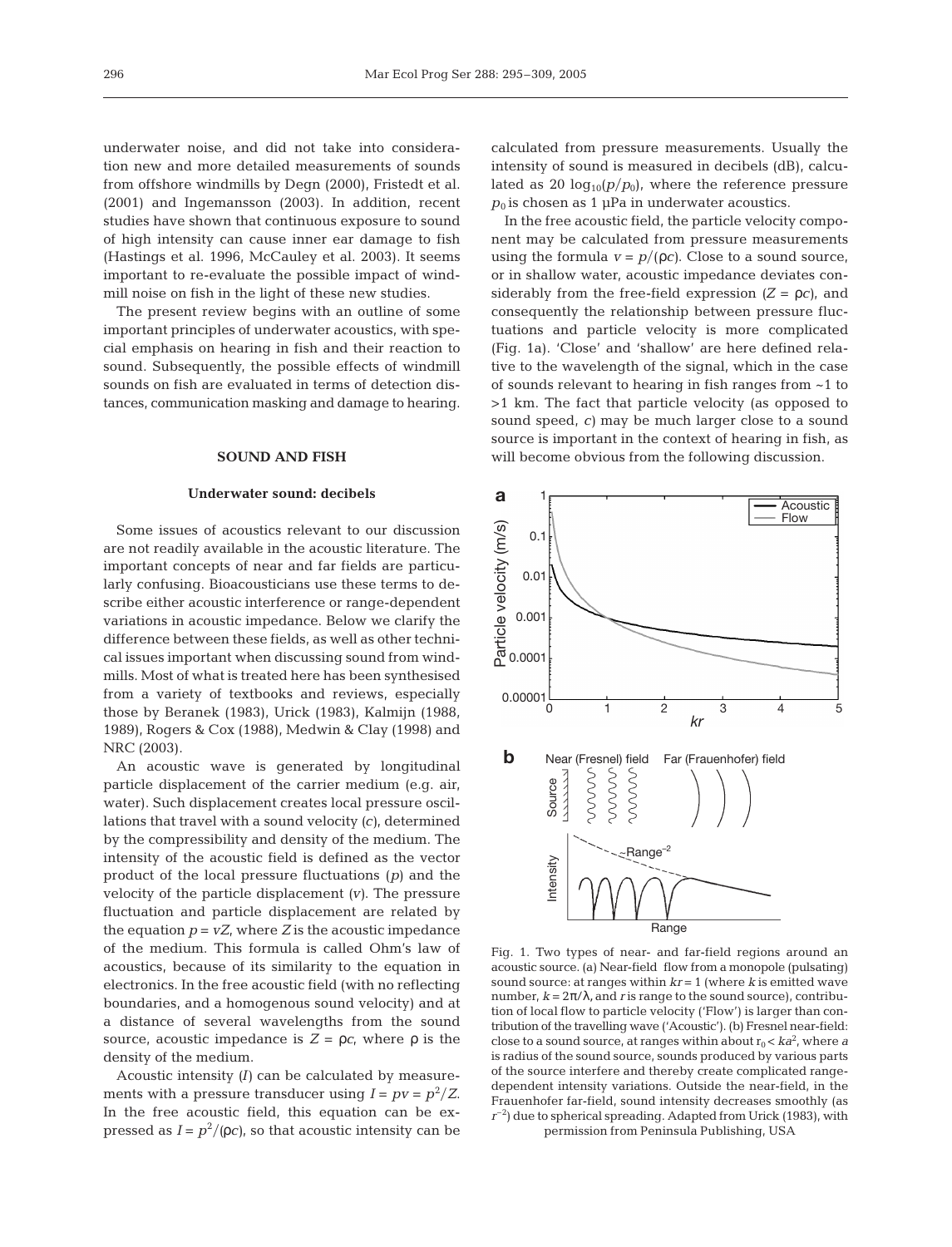It is much more difficult to measure the particle velocity component of the acoustic field than the acoustic pressure component. In the acoustic free field the 2 components are interrelated with the proportionality factor  $Z = \rho c$ . Therefore the magnitude of the free acoustic field is entirely described by measurements with 1 hydrophone. Close to a sound source, in the so-called 'acoustic flow near-field', 1 hydrophone does not suffice to describe the magnitude of the velocity component and either a second hydrophone or an accelerometer is needed.

Further complications of acoustic propagation occur due to interference (Fig. 1b). Close to a sound source, sounds produced by various parts of the source interfere, creating a complicated spatial pattern of peaks and troughs in acoustic intensity. The extent of this area, called the 'Fresnel zone' or the 'acoustic interference near-field', is a function of the ratio between the cross-section of the sound source to the emitted wavelength. Another way to describe this is to say that beyond the Fresnel zone the source may be regarded as a point-source, whereas within the Fresnel zone it cannot. The range of the Fresnel zone is very limited for windmills at the wavelengths of interest for hearing in fish, ranging from a few tens of metres to  $\ll 1$  m. For frequencies that scare away fish (with wavelengths >100 m), the range of the Fresnel zone around a windmill is <1 m.

In shallow water, interference also occurs due to reflexions at the sea surface (Lloyd mirror effect) and at the sea floor. In windmill parks, additional complexity of the sound field may occur due to interference of sound from different windmills. The interference patterns generated from the sea surface, sea floor and adjacent windmills may extend over distances from the wind farm that are greater than inter-windmill distances and water depth.

During propagation through the medium, the intensity of the acoustic waves is reduced due to 'geometric spreading', 'absorption', 'refraction' and 'reflection'. Geometric spreading is caused by 'dilution' of acoustic energy over a larger and larger area as it spreads out from the source. Absorption is due to a complicated mixture of pressure-dependent molecular coupling in the water. It has very little effect at frequencies and ranges of interest here. Refraction is the effect of sound rays being bent as they pass through a medium of inhomogeneous sound velocity, analogous to light rays being bent when passing through a lens. Reflection causes positive or negative interference between sound paths being reflected at, for example, the water surface, the bottom or from a submerged object.

The reduction of sound intensity is expressed by the transmission loss  $TL(r)$ , defined as  $TL(r) = SL - RL(r)$ . Here, *SL* is the source level of the sound (the sound intensity by convention back-calculated to a range of 1 m from the sound source on the acoustic axis if  $\text{any}^1$ and *RL(r)* is the received level (the sound intensity at a range *r* metres from the sound source). *SL*, *RL(r)* and  $TL(r)$  are measured in decibels. Absorption is  $<0.1$  dB  $km^{-1}$  at the low frequencies considered here (<1 kHz) and can therefore be neglected at ranges up to many tens of kilometres. In the free acoustic field, geometric spreading is given by 20 log *r*, i.e. so-called spherical spreading. In shallow water, the geometric spreading approaches cylindrical spreading and can be approximated as 10 log *r*.

An additional complication to shallow-water propagation is that wavelengths larger than about 4 times the water depth cannot propagate as acoustic waves. The exact cut-off wavelength depends on the sound velocity of the bottom material. For example, at a water depth of 20 m, sound propagation is precluded for wavelengths greater than about 80 m, or frequencies below 18 Hz, if the bottom is made from a material with a very high sound velocity. Sound energy may still appear in terms of local pressure and particledisplacement fluctuations, but propagation of acoustic waves is not possible.

## **Hearing abilities of fish**

The description of hearing in fish below is based on comprehensive papers by Chapman & Hawkins (1973), Sand (1974), Schuijf (1983), Fay (1984), Kalmijn (1988, 1989), Popper & Fay (1993), Edds-Walton & Fay (1998), Lu & Popper (1998), and Popper et al. (2003). This subsection is focussed on issues related to our discussion on windmill noise.

The inner ear of fish is primarily sensitive to particle displacement in the acoustic field, or rather its timederivatives particle velocity and acceleration. Thus, the fish ear should primarily be viewed as an accelerometer rather than a pressure detector. Fish that possess a swim bladder, such as cod *Gadus morhua* and herring *Clupea harengus*, can detect the pressure oscillations of the acoustic field in addition to particle acceleration.

Fig. 2 shows the hearing abilities of a few selected species of fish. In the low-frequency range (Fig. 2a, measured in units of acceleration), all fish species seem to have similar hearing ability. At higher frequencies (Fig. 2b, measured in units of sound pressure) the hear-

<sup>&</sup>lt;sup>1</sup>The source level is here used to predict the sound level in the acoustic far field; if the range of the flow or Fresnel nearfields is >1 m, the actual sound intensity at 1 m distance from the sound source may be considerably different to that predicted by the source level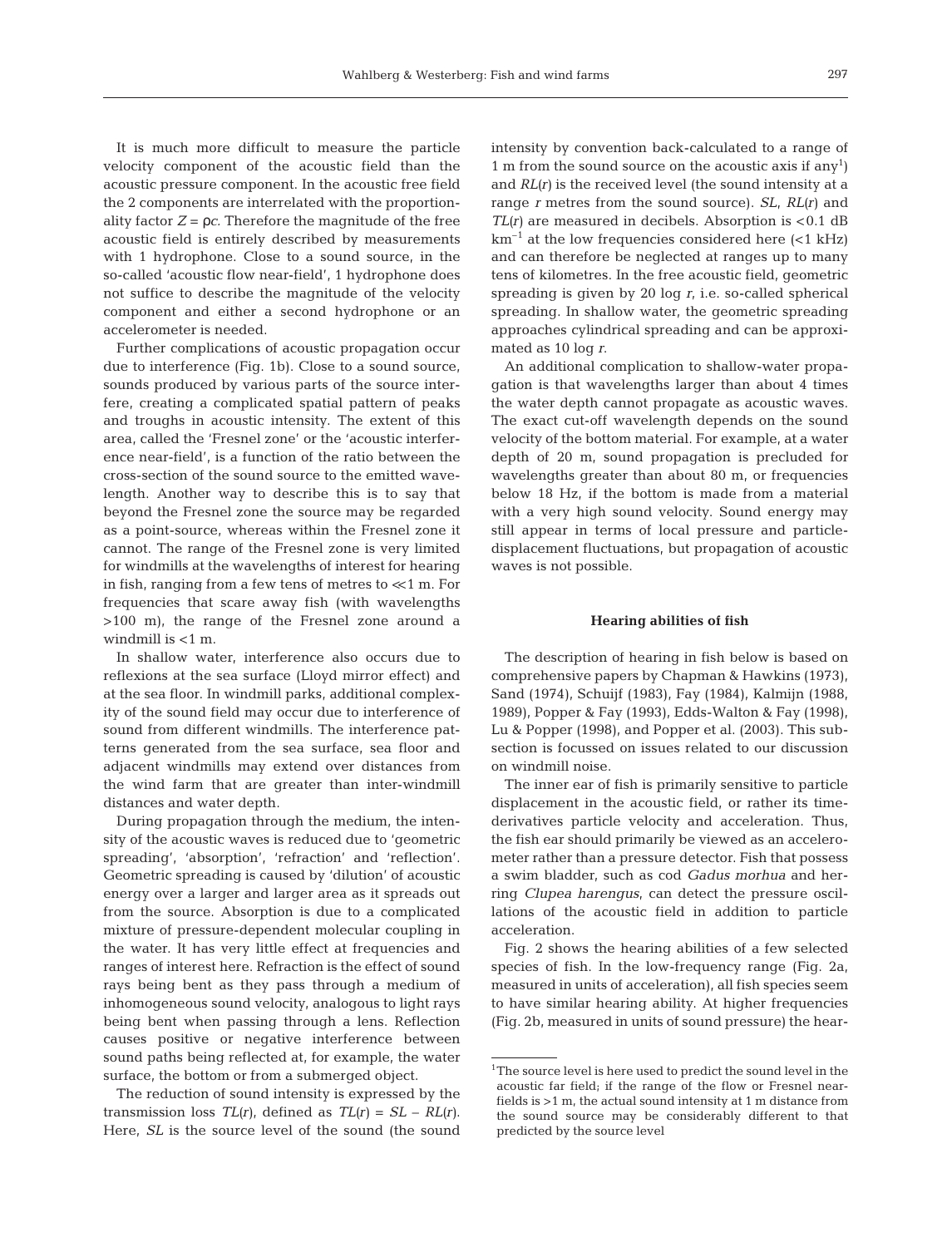

Fig. 2. Hearing abilities of selected fish species at (a) infrasonic and (b) sonic frequencies. Data (sources) are: dab *Limanda limanda* (Chapman & Sand 1974), cod *Gadus morhua* (Sand & Enger 1973, Sand & Karlsen 1986), goldfish *Carassius auratus* (Fay 1969), plaice *Pleuronectes platessa* (Karlsen 1991b), perch *Perca fluviatilis* (Karlsen 1991a) and Atlantic salmon *Salmo salar* (Hawkins & Johnstone 1978)

ing ability varies dramatically, depending on the presence of a swim bladder, its air content, and if a connection between the swim bladder and the inner ear exists. Flatfish, such as the dab *Limanda limanda,* have no swim bladder and are therefore relatively insensitive to sound (Fig. 2b). We therefore denote such species 'non-specialists'. The swim bladder of Atlantic salmon *Salmo salar* may normally contain a little amount of air, and the hearing sensitivity of this species is therefore similar to that of dab (Hawkins & Johnstone 1978). Cod *Gadus morhua* has more air in its swim bladder and is therefore more sensitive to sound and denoted a 'hearing generalist'. Catfish and carp (such as the goldfish *Carassius auratus)* have anatomical structures facilitating the transfer of sound energy from the swim bladder to the inner ear, making these species much more sensitive to sound; they are therefore denoted 'hearing specialists' (Fig. 2b). Early data by Enger (1967) suggested that clupeids (such as the Atlantic herring *Clupea harengus*) have a hearing sensitivity similar to other hearing specialists, but recent data by Mann et al. (2001) suggest that this group is less sensitive to sound than the non-specialists, albeit the bandwidth of their best-hearing threshold is wider than that of the specialists. Fishes are mainly sensitive to sound of frequencies below 0.5 to 1 kHz, and they can hear lower frequencies than humans (so-called 'infrasound'). The underwater sound intensity at the lowest hearing threshold of goldfish *Carassius auratus* roughly corresponds to the in-air sound intensity at the lowest hearing threshold for most land vertebrates  $(including humans)<sup>2</sup>$ .

The inner ear-organ of fish is probably sensitive to the direction of the sound source, even though it is not yet completely clear how this is accomplished. In addition, Schuijf & Hawkins (1983) showed that cod are able to estimate the distance to the sound source within the acoustic near-field. This may be achieved by comparing the magnitude of the sound pressure and particle velocity components, but more data is needed to confirm this.

Besides this classical description of hearing in fish, there are 2 other important issues that need to be evaluated. First, it has recently been discovered that shad *(Alosa sappidissima*, a herring-like fish) show consistent evasive reactions to ultrasound of intensities above about 185 dB re 1 µPa (Mann et al. 2001, Plachta & Popper 2003). However, windmills do not produce ultrasound (Degn 2000), so these new findings are not relevant for our present review.

The other issue is the lateral line system, consisting of arrays of neuromasts mainly located in canals on the fish body. The major purpose of the lateral line system is not to detect acoustic waves, but to detect local lowfrequency (below 150 Hz) water flow relative the fish body (Sand 1984, Enger et al. 1989). Nevertheless, the lateral line can detect the acoustic field very close to a

<sup>&</sup>lt;sup>2</sup>The sensitivity of the vertebrate ear responds to the energy content of the signal which, for continuous signals, is proportional to the intensity of the acoustic signal. As the acoustic impedances of air and water are very different, 2 acoustic signals with equal sound-pressure levels above and under water do not have the same acoustic intensity. Furthermore, sound intensities in air are usually reported with a different reference unit (20  $\mu$ Pa) to those under water (1  $\mu$ Pa). The goldfish best-hearing threshold is at a sound intensity of about 50 dB re 1 µPa under water, which corresponds to an intensity of –12 dB re 20 µPa in air. This is obtained by subtracting 26 dB from the 50 dB to account for the difference in reference units  $(20 \text{ log}_{10} [20/1] = 26 \text{ dB})$ , and subtracting another 36 dB to account for the difference in acoustic impedance between air and water: 10 log10 (*p*water*c*water / *p*air*c*air)  $= 10 \log_{10} (1.5 \times 10^6/340) = 36$  dB. Humans hear best at a frequency of about 3.5 kHz, where the threshold is about –10 dB re 20 µPa (Beranek 1993)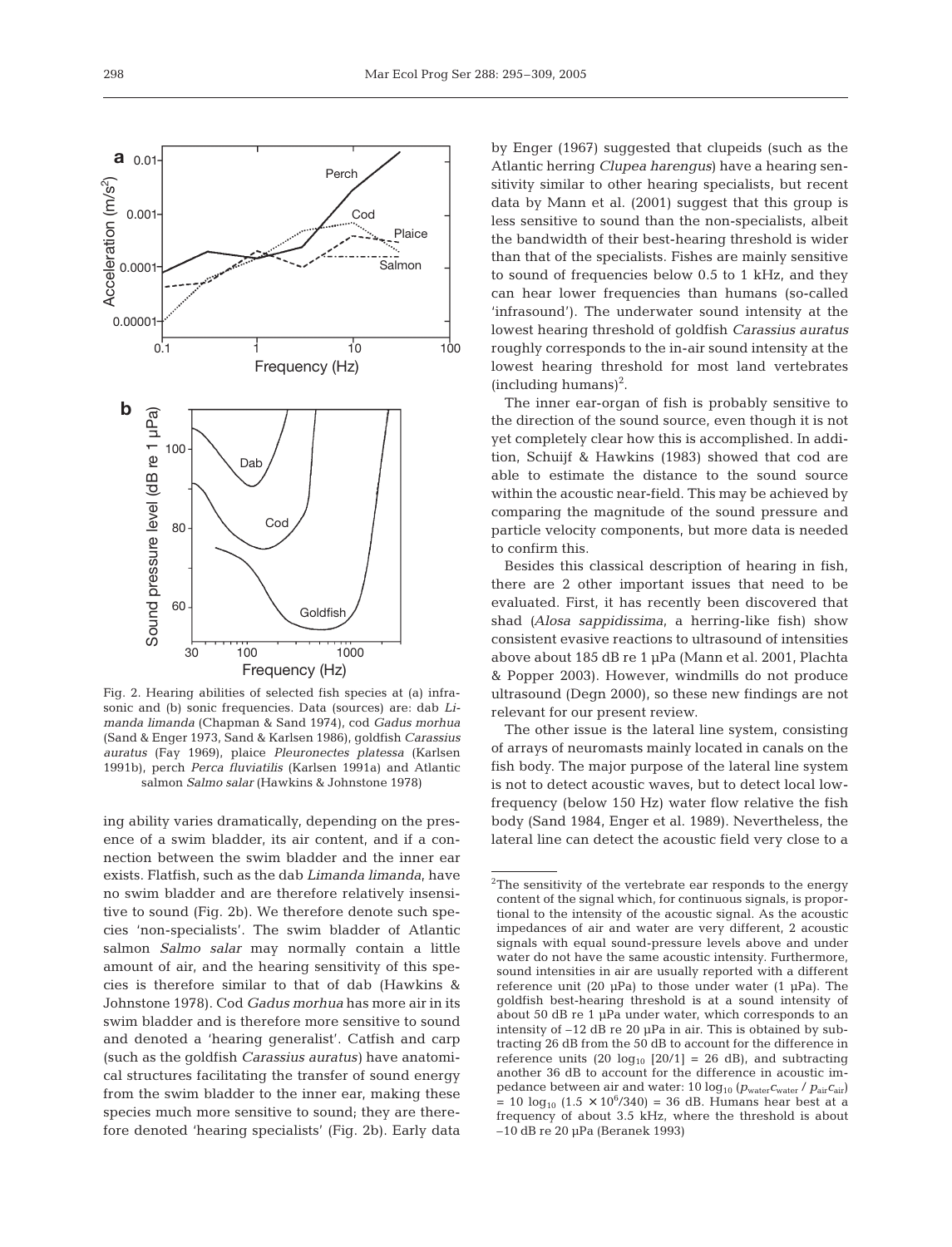sound source (well within the acoustic flow near-field). Its limited detection range probably makes the lateral line system unimportant in the context of the reaction of fish to acoustic signals from windmills.

# **Fish sound-detection**

A large part of the literature on fish sound-detection and processing deals with the problem of detecting signals in noise (Fay & Megala Simmons 1999). The signal is merely defined as the sound stimuli of interest for the subject, whereas the noise is either external (ambient) or internal (determining the hearing threshold) in the hearing system, or both. For all biological hearing systems studied to date, it seems that the perceived noise level is integrated within a frequency band called the critical band (Fay 1991). The bandwidth of this filter is frequency-dependent. The filters may not be static, but can vary depending on the detection task (e.g. the bandwidth of the signal; see Swets 1964 for discussion). This makes the interpretation of the critical band concept difficult. Still, studies have shown that integrating the noise over a certain bandwidth in signal detection tasks is useful for modelling the signal-detection abilities of most, if not all, vertebrates (Fay 1991).

There have been very few studies determining the nature of the critical bands in fish. Therefore, the results arising from our calculations are greatly prone to inaccuracies arising from insufficient data. Hawkins & Chapman (1975) estimated the filtering bandwidth of cod *Gadus morhua* at 160 Hz to be 72 Hz. Hawkins & Johnstone (1978) made similar measurements on Atlantic salmon *Salmo salar* and showed that the filtering bandwidth at the same frequency was 183 Hz. For the goldfish, a hearing specialist, the filtering bandwidth at 160 Hz is 50 Hz (Fay 1974). The bandwidth increases with higher centre frequency, so that Q (the bandwidth divided by the centre frequency) is approximately constant (Fay 1991). These results are consistent with those of a recent study on sciaenids, which revealed that the effects of masking varies with the hearing capabilities of the fish (Ramcharitar & Popper 2004).

The received noise level can be determined by transforming the bandwidth *(BW)* of the filter into decibels. This is added to the spectral noise level ( $N_0$ , in dB re 1  $\mu$ Pa Hz<sup>-1/2</sup>) to obtain the received noise level  $(NL, \text{ in dB re 1 } \mu \text{Pa})$ :

$$
NL = N_0 + 10 \log_{10} BW
$$
 (1)

This assumes that the noise spectral density is constant over the critical band, and that the bandwidth of the noise is at least as wide as the filtering bandwidth.

It is important to note that this technique differs from that used to process narrow-band signals, i.e. signals with a bandwidth narrower than the critical band. If the signal contains both narrow- and broad-band components, these components may be treated independently (i.e. the filtering band width added to the broad band but not to the tonal components, as these have a very narrow bandwidth), and the levels may then be summed to obtain the total perceived sound level: total = tonal + broadband, where both the tonal and broadband intensities are measured in units of the RMS (root-mean-square) intensity:

$$
p_{RMS} = \sqrt{\frac{1}{T} \int_{T} p(t)^2 dt}
$$
 (2)

where the time  $(T)$  chosen is long enough to cover the whole signal or an appropriate interval of the signal. The integration variable *t* is the time scale of the pressure fluctuations (usually measured in s). We follow this procedure for the calculations of the windmill sounds, as these sounds contain both tonal and broadband components.

A large part of the following deals with the problem of determining how far away a sound source may be detected in ambient noise. This problem can be pursued with different forms of the passive sonar equation, either

$$
DT = RL(r) - (NL - DI) = SL - TL(r) - (NL - DI)
$$
 (3)

(Urick 1983), or

$$
DT = RL(r) - HT = SL - TL(r) - HT \tag{4}
$$

where *DT* is the detection threshold (the difference between signal and noise at threshold), *RL(r)* is the received sound level, *NL* is the received noise level, *DI* is the receiver directionality index (the reduction in received ambient noise due to directional hearing), *SL* is the source level, *TL(r)* is the transmission loss, and *HT* is the hearing threshold (all measured in decibels). Eq. (3) is used if  $NL - DI > HT$  (detection limited by ambient noise), and Eq. (4) if *NL – DI* < *HT* (detection limited by the hearing threshold).

The task is now to solve for the range, *r*, between the source and the receiver at threshold. The remaining parameters in Eqs. (3) & (4) need to be known. In the case of fish and windmills, we have only vague conceptions for some of the parameters. There are few data on how fish perceive signals in noise. Likewise, we have very little knowledge of which detection threshold is needed for a fish to decide that a signal is present in noise. In addition, we do not really know how the directional hearing properties of fish reduce the perceived ambient noise level (i.e. *DI* has to our knowledge not been assessed for fish). Finally, very few measurements exist on underwater sound fields around windmills. Therefore, our maximum detectionrange calculations must be viewed with great caution.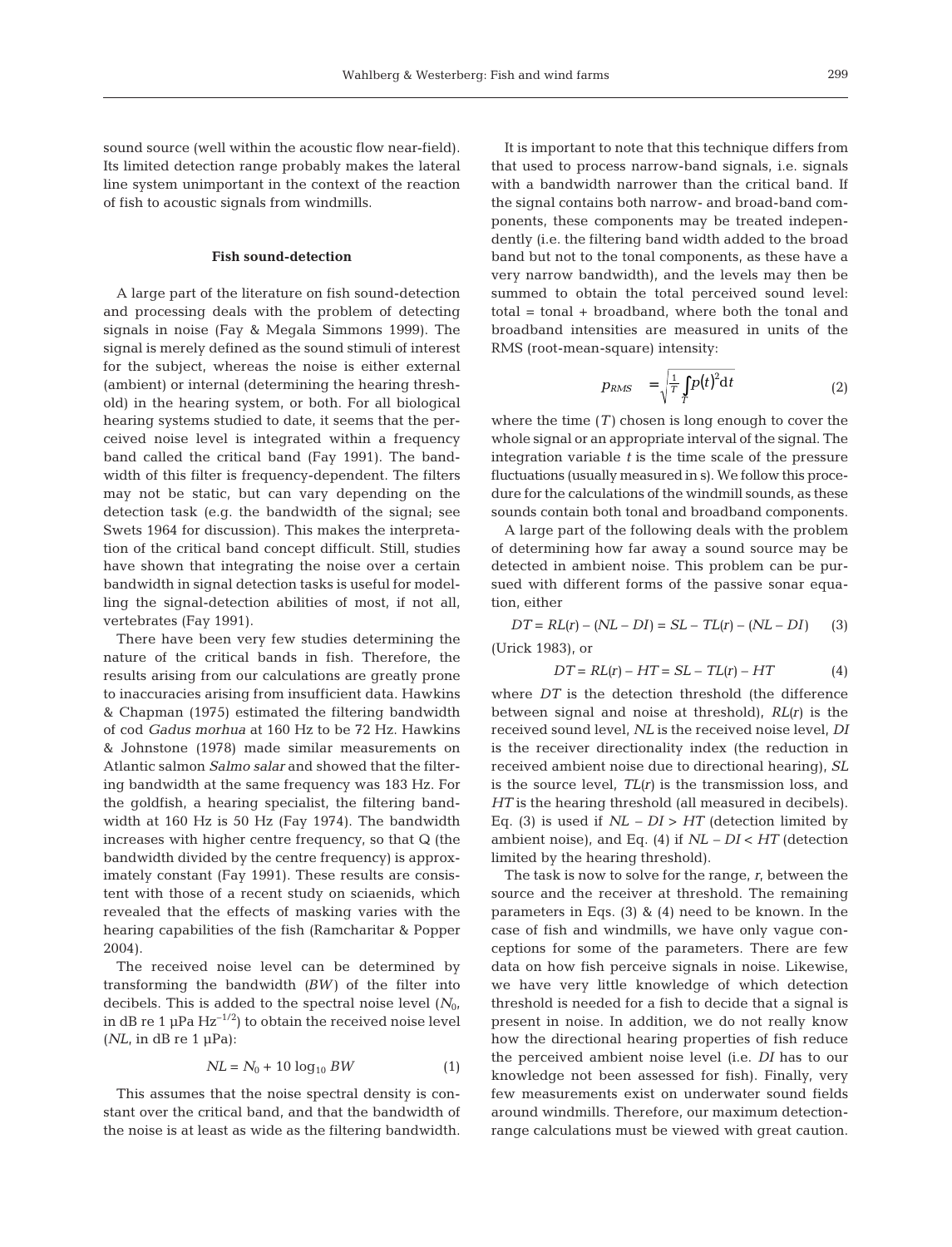# **Fish reaction to sound**

All fishermen know that fish react to sound, either being attracted or scared away from the sound source. This knowledge has been exploited by traditional fishing techniques, and scientific investigations on the topic have been performed since the 19th century (Popper & Carlson 1998, Wahlberg 1999). Still, knowledge on how fish make use of acoustic information and how they react to it is rather poor. Acoustic communication is frequently used in courtship and aggression by many fish species (Hawkins & Rasmussen 1978, Hawkins 1993, A. V. Soldal & B. Totland pers. comm.), but there are very few measurements on the acoustic properties of such sounds. In addition to communication, passive listening may be used to detect predators and prey, and for orientation purposes (Popper & Fay 1993, Fay & Popper 2000, Popper et al. 2003), and some



Fig. 3. Results from 2 studies assessing effect of sound on fish. (a) Echo sounder track of herring school diving when approached by a trawl (×) from a fishing vessel. (Mohr 1964). (b) Average longline catch rates (mean + SE, N = 4 to 7 longlines) of cod before (black), during (striped) and after (grey) a seismic survey using an air gun array (peak source level 253 dB re 1 µPa at 1 m, frequency emphasis 10 to 150 Hz, used continuously during 114 h in a  $3 \times 10$  nmi area) as a function of distance from the shooting area  $(1 \text{ nmi} = 1852 \text{ m})$ . From Engås et al. (1996), with permission of NRC Research Press, Canada

fish may even use sound as a primitive form of echo location (Tavolga 1971).

Although some research has focused on how fish react to anthropogenic sound, little is known about this issue (Popper 2003). Previously, most studies were made on commercially important fish species such as Atlantic salmon *Salmo salar*, eels *Anguilla anguilla* and cod *Gadus morhua*. Today interest has shifted towards species commonly held in laboratories, such as goldfish *Carassius auratus*. There is a complete lack of knowledge about most fish species. The initial studies of anthropogenic noise were made to study the effects of ship noise (Mohr 1964, Olsen 1971) (Fig. 3a). Subsequently, studies were made on other sound sources, such as acoustic scaring devices at hydroelectric plants (reviewed by Carlson & Popper 1997 and Popper & Carlson 1998) and seismic air guns (Booman et al. 1996, Engås et al. 1996) (Fig. 3b). These investigations

> showed that fish respond to sound in highly variable ways, depending on the nature of the sound, the species investigated, and the experimental methodology. Many different kinds of sound may evoke a reaction, even at modest sound levels: swimming reactions were noted at a received-sound level of ~120 to 130 dB re 1 µPa when vessel noise was played back to herring and cod (Engås et al. 1995), and also at comparatively low sound levels when wind-generated noise was played back to sole *Solea solea* (Lagardère et al. 1994). However, in many studies it is not known if fish become habituated when exposed to modest sound levels for prolonged time periods.

Fishes may only consistently be scared away from a sound source of very low frequencies and very high levels of particle acceleration. One of the most well studied species is juvenile Atlantic salmon *Salmo salar*; for this species the frequency of the stimuli should be below 20 Hz (Knudsen et al. 1992, Sand et al. 2001). The acceleration threshold for consistent deterrence is  $\sim 10^{-2}$  ms<sup>-2</sup>, corresponding to an acoustic intensity of ~160 dB re 1 µPa in the acoustic free field (Sand et al. 2001). There is still some discussion as to whether this avoidance reaction is mediated by the inner ear or lateral line (A. N. Popper pers. comm.). Also, it is not known whether these results can be generalised to other fish species. Many more studies are needed to understand how various fish species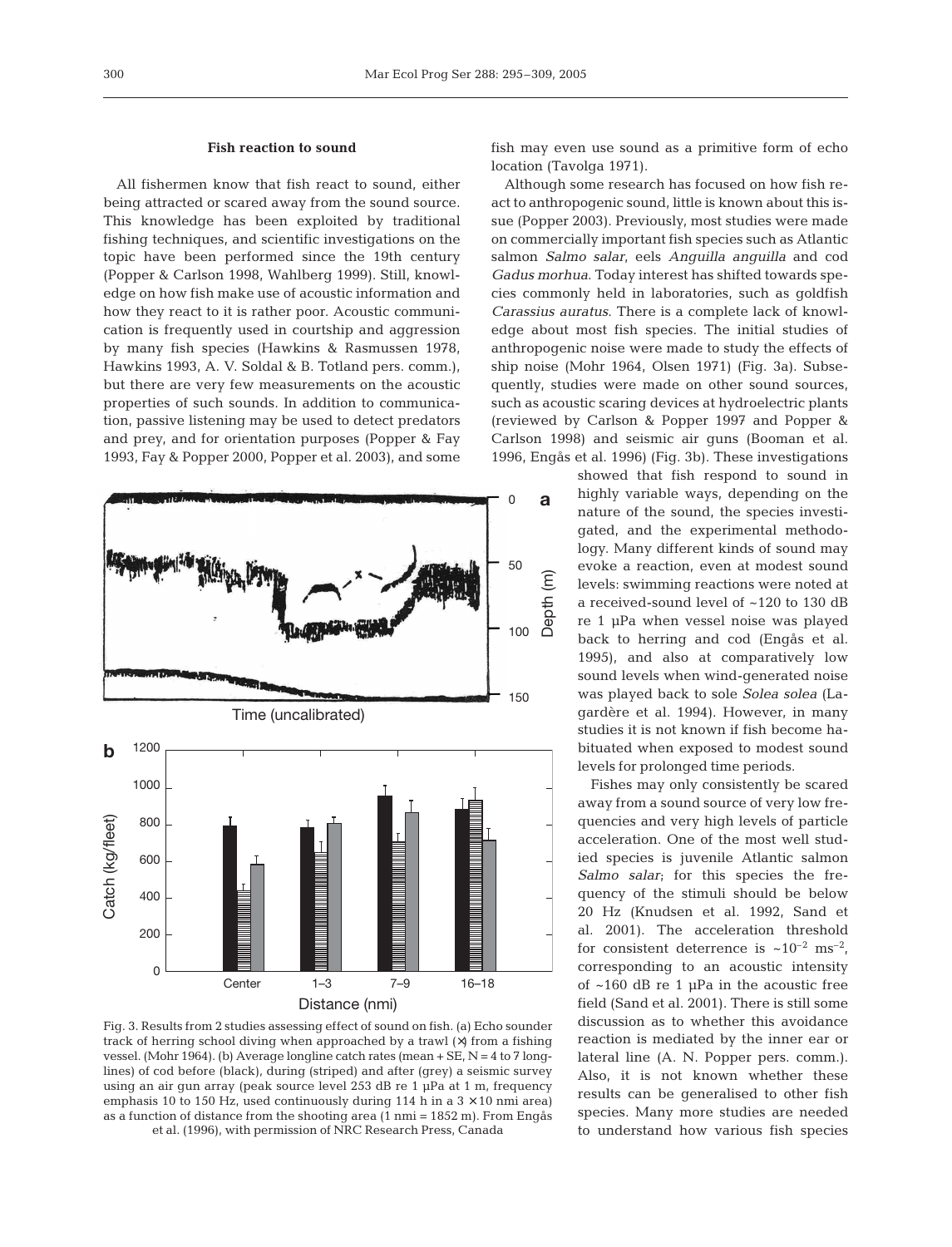react to both stationary and mobile anthropogenic noise sources.

The only study known to us on how fish react to windmill sounds was made with ultrasonic telemetry and fishing trials by Westerberg (1994), who showed that silver eels *Anguilla anguilla* did not change their swimming behaviour significantly when passing at a distance of 0.5 km from a small (200 kW single-unit) offshore windmill. However, the catchability of cod *Gadus morhua* and roach *Rutilus rutilus* increased by a factor of 2 within 100 m the windmill when the rotor was stopped under otherwise similar conditions.



Fig. 4. *Pagrus auratus.* Sensory epithelia in the inner ear of a pink snapper (a) before and (b) after exposure to sounds from an airgun. Scale bars  $= 20 \mu m$ . From McCauley et al. (2003), with permission of the Acoustical Society of America

## **Sound-induced hearing loss**

High-intensity sound can cause temporary or permanent hearing loss. There is little data quantifying such effects on fish. Early accounts, include that by Enger (1981), showing that the inner ear of fish can be damaged by intense sound. Hastings et al. (1996) observed damage to the inner ear of oscars *Astronotus ocellatus* exposed to a 300 Hz continuous tone at 180 dB re 1 µPa; damage was not observed at lower intensities at a frequency of 60 Hz. McCauley et al. (2003) exposed fish (pink snapper *Pagrus auratus*) to airgun pulses at a maximum received sound level of 180 dB re 1 µPa, the signal energy being mainly in the frequency range of fish hearing. This induced damages to the sensory epithelia of the fish ear, with no obvious recovery 58 d after exposure (Fig. 4). In another experiment by Smith et al. (2004), goldfish *Carassius auratus* and tilapia *Oreochromis œniloticus* were exposed to white noise (bandwidth 0.1 to 4 kHz, received sound level 164 to 170 dB re 1 µPa) for 28 d. There was a large difference in the effect of the noise on the hearing abilities of the 2 species. Goldfish with their very acute hearing abilities experienced a temporary threshold shift of 25 dB within as little as 7 d after noise exposure. In contrast, the only effect observed on the tilapia (which have much poorer hearing abilities) was a 10 dB shift in the hearing threshold at a single frequency (800 Hz) after 28 d exposure to noise. In a study by Scholik & Yan (2001), fatheaded minnows *Pimephales promelas (*a hearing specialist) exposed to white noise (0.3 to 4 kHz, 142 dB re 1 µPa for 24 h) showed significant hearing loss. It is not yet known whether it was the pressure or the velocity component of the acoustic field that induce the ear damage reported in these studies.

### **Gaps in our knowledge of fish reaction to sound**

It should be emphasised that the reaction of fish to sound has only been studied in a limited number of species, and the existing data cover only a few signal types and sound levels. Great care is needed when extrapolating existing data to other species and sound types and in different environmental and behavioural contexts. We know very little about how fish react to sound stimuli, and how much damage is induced to fish by anthropogenic noise. Although more than 100 yr have passed since the advent of the first enginepowered boats, we still know little about the effects of vessel noise on fish. Possible effects from stress arising from prolonged exposure to levels of lower noise levels that do not induce physiological damage have not yet been well investigated. Also, recovery abilities after hearing loss need to be more thoroughly documented.

Finally, we know very little about how fish eggs, larvae and juveniles may be affected by sound as compared to adult fish (Banner & Hyatt 1973, Dalen & Knutsen 1987, Knudsen et al. 1992, Booman et al. 1996, Kenyon 1996, Leis et al. 2002, Tolimieri et al. 2004). Dalen & Knutsen (1987) observed no significant change in survival of cod *Gadus morhua* eggs after exposure to close-range airgun pulses. There seems to be an increase in the alarm susceptibility to acoustic stimuli during the larval stages in the red drum fish *Scianeops ocellatus* (Fuiman et al. 1999) and an increase in pressure sensitivity in larval stages of the herring *Clupea harengus* (Blaxter & Denton 1976). During further growth, the very limited evidence available suggests that hearing sensitivity does not change significantly in zebrafish *Danio rerio* (Higgs et al. 2003). From this very rudimentary data one may hypothesise that juvenile fish are at least as sensitive to sound disturbances as adults, whereas larvae and eggs may be less sensi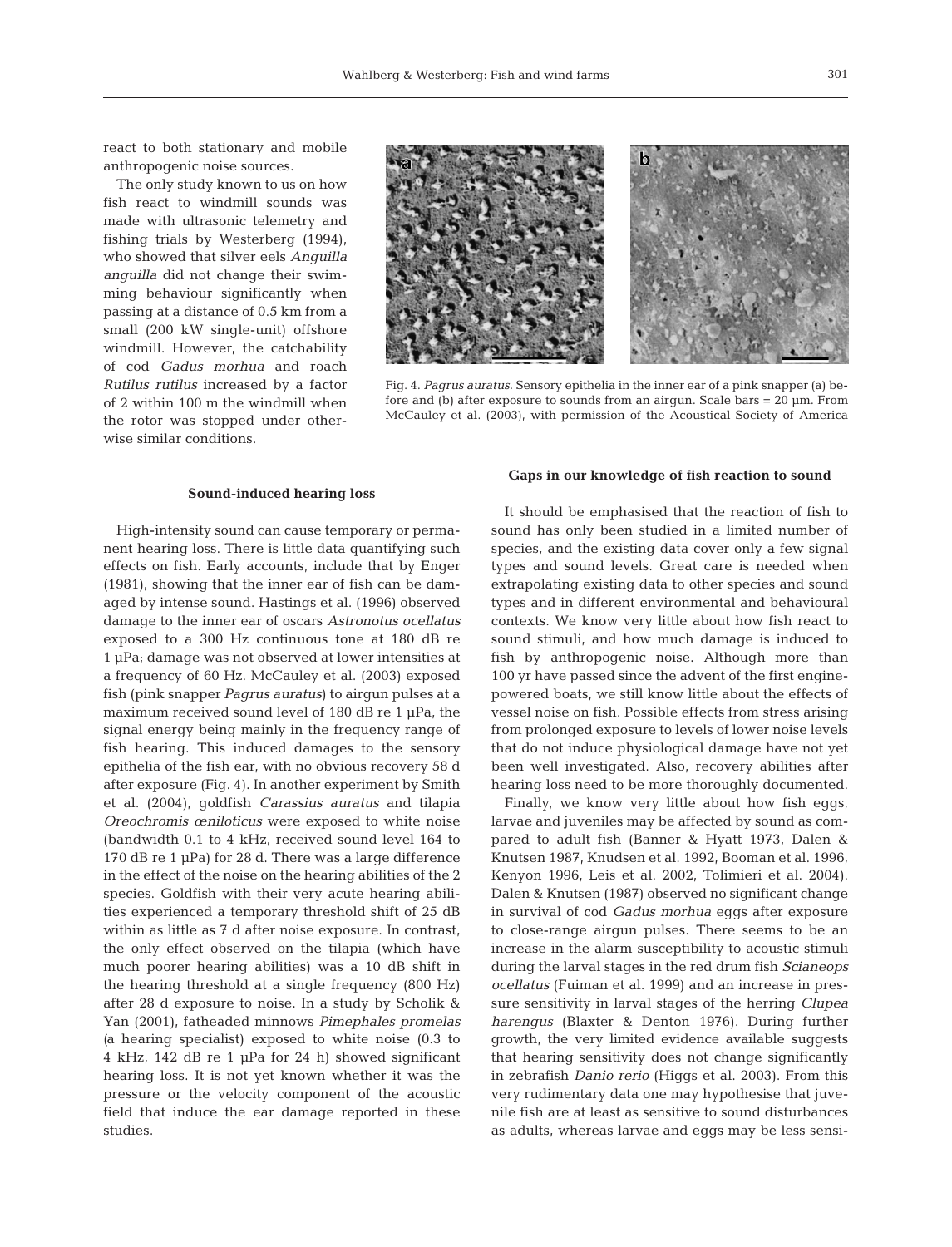tive; however, before any conclusions can be drawn, more studies on this are needed.

# **PREDICTING FISH REACTIONS TO WINDMILL SOUNDS**

Sounds from offshore windmills could have a wide range of effects on fish. Here we discuss 3 factors that we consider could be of major importance for their survival and fitness: (1) masking of acoustic communication; (2) consistent triggering of alarm reactions; (3) temporal or permanent hearing damage. There may be other important factors not covered here, such as stress due to long-term exposure to high sound levels. We begin by trying to estimate within which ranges fish may be able to detect the sounds from offshore wind farms.

### **Noise from windmills**

Underwater sound from offshore windmills has to our knowledge only been investigated in 4 studies: Westerberg (1994), Degn (2000), Fristedt et al. (2001), Ingemansson (2003). The properties of the windmills investigated in these studies are listed in Table 1 and Fig. 5a sums up the measurements, back-calculated to a distance of 1 m (assuming cylindrical spreading). The acoustic measurements for windmills by Ingemansson (2003) comprised sub-

stantially higher sound levels than did the other studies (Fig. 5a). The difference may be attributable to size, different kinds of windmill fundaments, source directionality or other construction/environmental features

Table 1. Properties of windmills from which underwater sounds have been recorded. Nogersund, Bockstigen, Gotland and Utgrunden are located in the Swedish Baltic Sea; Vindeby is located in the Danish Baltic archipelago. na: not available

| Location   | (MW) | Power Manufacturer Fundament |          | Depth<br>(m) | Source                 |
|------------|------|------------------------------|----------|--------------|------------------------|
| Nogersund  | 0.2  | Windworld                    | Tripod   | $5 - 15$     | Westerberg (1994)      |
| Vindeby    | 0.5  | <b>Bonus</b>                 | Concrete | na           | Degn (2000)            |
| Bockstigen | 0.5  | Windworld                    | Monopile | $6 - 17$     | Degn (2000),           |
|            |      |                              |          |              | Fristedt et al. (2001) |
| Utgrunden  | 1.4  | <b>GE</b> Wind               | Monopile | $5 - 10$     | Ingemansson (2003)     |



Fig. 5. (a) Source-level measurements of windmill sounds by Westerberg (1994: Nogersund), Degn (2000: Bockstigen 8 m  $s^{-1}$  and Vindeby), Fristedt et al. (2001: Bockstigen 5 m s<sup>-1</sup>) and Ingemansson (2003: Utgrunden). Noise level: background noise level measured by Piggott (1964) in 40 to 50 m water depth. See Table 1 for properties of windmills recorded. (b) Radial and tangential acceleration of the turbine tower compared to sound-pressure measurements made at Utgrunden windmill park, Sweden (Ingemansson 2003). 50 Hz peaks in pressure spectra in both (a) and (b) were caused by electric noise

(Table 1). Windmill type has a large effect on the sound intensities generated, and therefore also on the range at which fish may be affected. Additional factors, especially the number of windmills in a park and trans-

> mission-loss properties (which depend on water depth and bottom type) may cause the detection and masking ranges calculated to vary considerably between different windmill parks.

> In this review, we focus on the measurements made by Ingemansson (2003) at the Swedish Utgrunden windmill farm (Table 1, Fig. 5a), since he not only measured the acoustic pressure but also the ambient noise, acceleration (Fig. 5b), and transmission-loss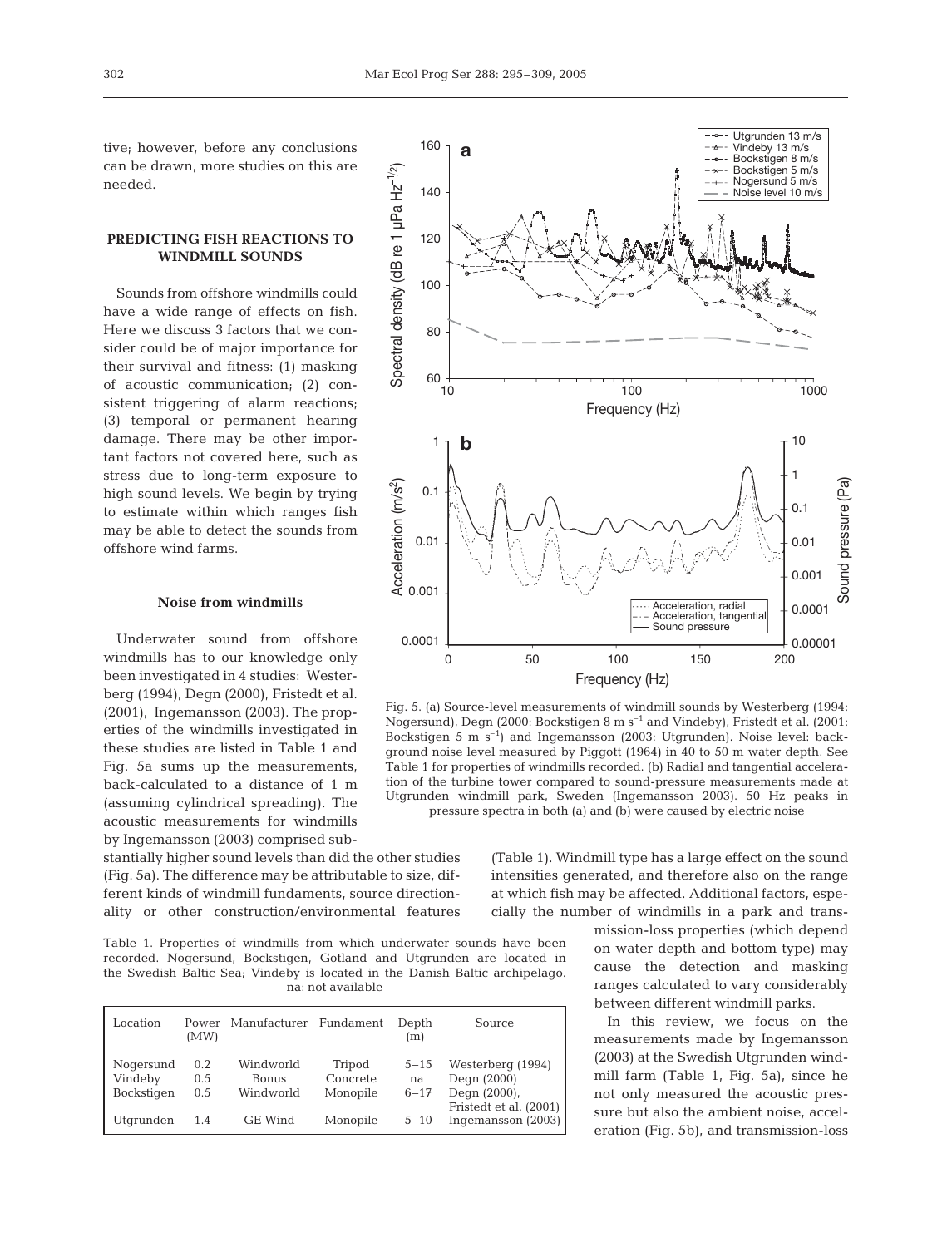properties of the windmill farm, all of which are useful in evaluating its effects upon fish. In addition, Ingemansson's (2003) measurements were of much higher intensities than those of the other 3 studies, so that if his data reveal no effect on fish, then it is unlikely that the windmill farms examined in the other studies would have had an effect. The following analysis incorporates the transmission-loss measurements of Ingemansson (2003). Even though this transmission loss may be frequency-dependent, we believe that this effect is probably small within the depth and frequency range of interest here  $(-20 \text{ m and } \leq 1 \text{ kHz})$ .

## **Detection distance**

The question as to at what distance fish may hear the sounds of a windmill is very difficult to answer. As already stated, the parameters required to calculate the detection distance of a signal against a noisy background are poorly known for fish.

We used a custom-built Matlab (MathWorks) computer programme to estimate how different hearing abilities and critical bands affect the detection range. The programme estimates the perceived signal-tonoise ratio 1 m from the windmill by the fish. The received sound level of the windmill is calculated as the sum of the intensity of each tonal component and the adjacent broadband noise within the corresponding critical bands (using existing data and extrapolating with the assumption of a constant Q-filter bandwidth). The sound level is then back-calculated to a distance of 1 m using measurements of transmission loss, giving the source level. The source level is compared to the ambient noise level integrated over the critical band (Eqs. 1 & 3). If the hearing threshold of the species and frequency of interest is higher than the integrated ambient-noise level, a comparison is made between the source level and the hearing threshold (Eq. 4). The calculation is repeated over the entire frequency-band within the hearing range of Atlantic salmon *Salmo salar*, cod *Gadus morhua* and goldfish *Carassius auratus*. For the maximum signal-to-noise ratio, the distance is calculated at which the signal would be reduced to ambient noise level. This distance is defined as the detection distance.

It should be emphasised that the results of these calculations are not of higher quality than the input data which, as already stated, contains many inaccuracies, contradictions and a low number of replications. The results should therefore be viewed and used with exceptional caution.

The acoustic spectral density reported by Ingemansson (2003) for the Utgrunden windmill at a wind speed of 13 m  $s^{-1}$  is shown in Fig. 5a. The measured spectra

can be compared with the fish audiogram in Fig. 2b. The maximum received sound level in the frequency range of interest for fish hearing is a 180 Hz tonal component (the 50 Hz tonal component is an artifact of the measurement system). In addition, there is a broadband noise component from the windmill in the frequency range around the tonal component (Fig. 5a).

It is difficult to measure ambient noise without problems caused by electrical self-noise interference arising from the recording equipment. In Fig. 5a, the problem of electrical noise is apparent in the 50 Hz frequency band, where there is a peak in the ambient noise spectrum that was probably caused by interference of equipment using 50 Hz AC currents. The question arises as to whether the ambient noise level measurements of Ingemansson (2003) in other frequency bands were also affected by electrical noise; however, the measured ambient noise levels are similar to standard ambient noise curves measured in deep waters by Wenz (1962) and in shallow waters by Piggott (1964). In addition, Ingamansson (2003) measured increased ambient noise in the whole frequency band with increased wind speed. Such an increase is not expected if electrical interference dominates the recordings. We therefore believe that Ingemansson's (2003) data were not significantly affected by electrical interference, except around 50 Hz.

To calculate the detection range, we first calculated the windmill sound level to a  $1 \text{ m}$  range<sup>3</sup>, using the transmission loss of 4 dB per distance doubling (or 13 log<sub>10</sub> *r*) measured by Ingemansson (2003). The sound level measurements were made at a distance of 83 m. This rendered a transmission loss of  $TL = 13 \log_{10}$  $83 = 25$  dB from a 1 m range from the windmill to the hydrophone (note that sound absorbtion can be ignored at the frequencies and distances of interest here). This measurement was made at a distance of 83 m. The received level of the tonal component from the windmill was 126 dB re 1 µPa. This component therefore has a source level of  $126 + 25 = 151$  dB re 1 µPa at 1 m at a wind speed of  $13 \text{ m s}^{-1}$  and at a frequency of 180 Hz. In a similar manner, we calculated the noise component from the windmill to be 117 dB re 1 µPa  $\text{Hz}^{-1/2}$  at 1 m around 180 Hz. At this frequency, the measured power spectral density of the ambient noise was 82 dB re 1 µPa  $Hz^{-1/2}$  (Fig. 5a).

For cod, the critical bandwidth at 180 Hz is about 72 to 91 Hz (Hawkins & Chapman 1975). We estimate that the received ambient noise level at a wind speed of 13 m s<sup>-1</sup> is 82 + 10log<sub>10</sub>( $BW$ ) = 101 or 102 dB re 1  $\mu$ Pa

<sup>3</sup>The back-calculation is made from far-field measurements, and as the 1 m range may be within the near-field of the windmill the actual sound level at 1 m distance may differ from the calculated source level (see Footnote<sup>1</sup>)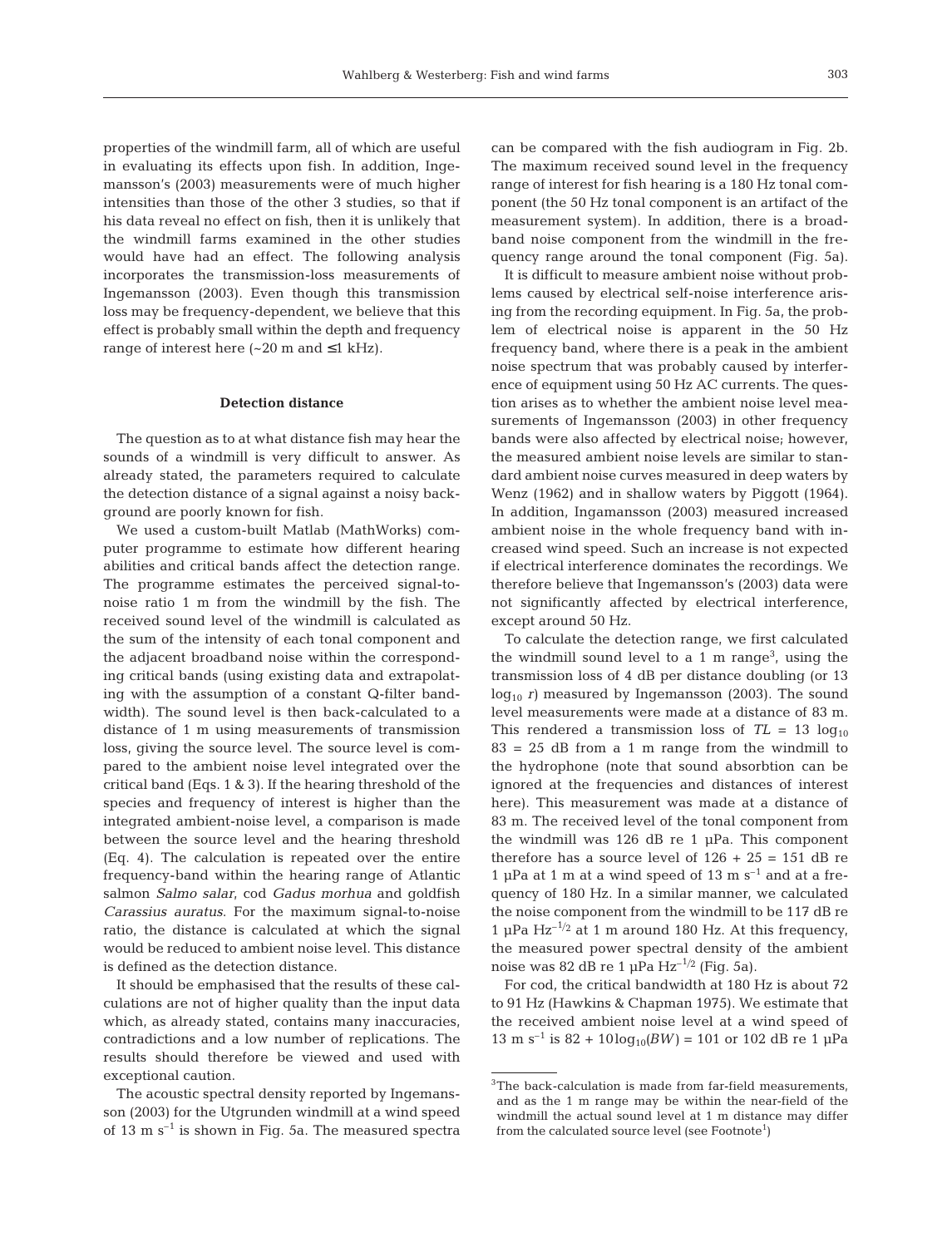for cod, depending on the choice of critical bandwidth. Note that even though there is a 19 Hz difference between the 2 critical band measurements, this only implies a 1 dB difference in the received noise level. The windmill noise component is integrated over the filtering bandwidth (as is the ambient noise) and added to the tonal component, which should not be integrated over the filter bandwidth. This renders a total windmill signal intensity of 151 dB re 1 µPa received by the fish in this frequency band (the windmill noise component is too weak compared to the tonal component to contribute significantly to the total sound intensity). The signal-to-noise ratio 1 m from the windmill is, at best,  $151$  to  $101 = 50$  dB. We can assume that the maximum distance at which the fish can detect the windmill is where the perceived ambient noise equals the sound from the windmill<sup>4</sup>. This gives the fish a maximum detectable distance from the windmill farm of  $10^{50/13}$  = 7 km, with a transmission loss of  $TL(r) = 13 \log(r)$ .

A similar calculation using sound level and noise level data for a wind speed of  $8 \text{ m s}^{-1}$  gives a maximum detectable distance of 13 km. In this case, the highest signal-to-noise ratio is obtained around 63 Hz, where the critical band width for cod is 56.

This procedure was repeated for data from wind speeds at 8 to 13 m  $s^{-1}$  for 3 species of fish with different hearing abilities, using the computer programme described at the beginning of this subsection. The results are summarised in Table 2 and Fig. 6. For goldfish and cod, the detection threshold is limited by ambient noise, and for Atlantic salmon by the hearing threshold. At higher wind speeds the sound from the windmill increases, and the detection range for Atlantic salmon also increases somewhat. Ambient noise increases more than the windmill sounds, and therefore the detection range decreases for goldfish and cod at increased wind speeds (Table 2).

These calculations assume that the signals are detected up to the distance where the signal energy equals the ambient noise level. It may be more realistic to say that fish needs a somewhat larger signal-tonoise ratio to detect the windmill in the background noise, so the real detection distance may be considerably shorter than those reported here. If we arbitrarily assume that a signal-to-noise ratio of 10 dB is needed for a cod to detect the windmills, the detection distance for cod decreases to 1.5 and 2 km for wind speeds of 8 and 13 m  $s^{-1}$ , respectively.

On top of this, our analysis does not take into account the fact that directional hearing improves the signal

Table 2. Estimated detection distance of windmills and best detection frequency of fish with different hearing abilities. Assumptions of the model are given in 'Predicting fish reactions to windmill sounds—Noise from windmills'. Detection distances are given for a hearing specialist (goldfish *Carassius auratus)*, a generalist (cod *Gadus morhua)* and a nonspecialist (Atlantic salmon *Salmo salar)*

| Wind speed Goldfish<br>$(m s^{-1})$ |               | Cod | Atlantic<br>salmon                                                                |
|-------------------------------------|---------------|-----|-----------------------------------------------------------------------------------|
| 8<br>13                             | 63 Hz / 25 km |     | 63 Hz $/$ 13 km 100 Hz $/$ 0.4 km<br>180 Hz / 15 km 180 Hz / 7 km 100 Hz / 0.5 km |

detection capabilities of those fish limited by received ambient noise. For the measurements at 8 and 13 m  $s^{-1}$ in Table 1, the detection thresholds of goldfish and cod are ambient-noise-limited, whereas that of Atlantic salmon is hearing-threshold-limited. Directional hearing is therefore predicted to benefit the detection of windmill noise by goldfish and cod, whereas Atlantic salmon is not has no such benefit. With an arbitrarily chosen receiver-directionality index of 10 dB, the cod's detection range is improved to 38 and 51 km at 8 and 13 m  $s^{-1}$ , respectively, assuming a detection threshold of 0 dB.

In addition to the problem of quantifying the detection threshold and receiver directionality, the assumptions behind the above calculations are uncertain, especially when the detection range is large. There are several sources of excessive transmission loss at long ranges, such as variations in acoustic impedance, inhomogeneities of the medium and multi-path interference. In addition, the intensity of ambient noise varies with the intensity of shipping and with weather conditions (e.g. in the presence of rain: Urick 1983, NRC 2003). Variations in ambient noise would significantly change the detection distance calculated here.

Finally, it should be noted that the above calculations were made using units of sound pressure level, and the result is therefore only valid for fish possessing a swim bladder. For those without a swim bladder, hearing sensitivity is much less (Fig. 2b), and the critical bandwidths of the hearing system seem to be much wider. The relevant cue for fish with no swim bladder is particle displacement rather than acoustic pressure. An extrapolation to fish with no swim bladder is therefore only valid in the free acoustic field.

The relevance of detection distance per se is that this is the distance at which a wind farm may influence the choice of swimming direction of an approaching fish. The role of acoustic information in fish orientation is so far essentially unknown, but acoustic cues for navigation have been proposed by, for example, Enger et al. (1989).

<sup>4</sup> Herein, 'ambient noise' is either the perceived background noise level from the ocean, or the hearing threshold of the fish, whichever is highest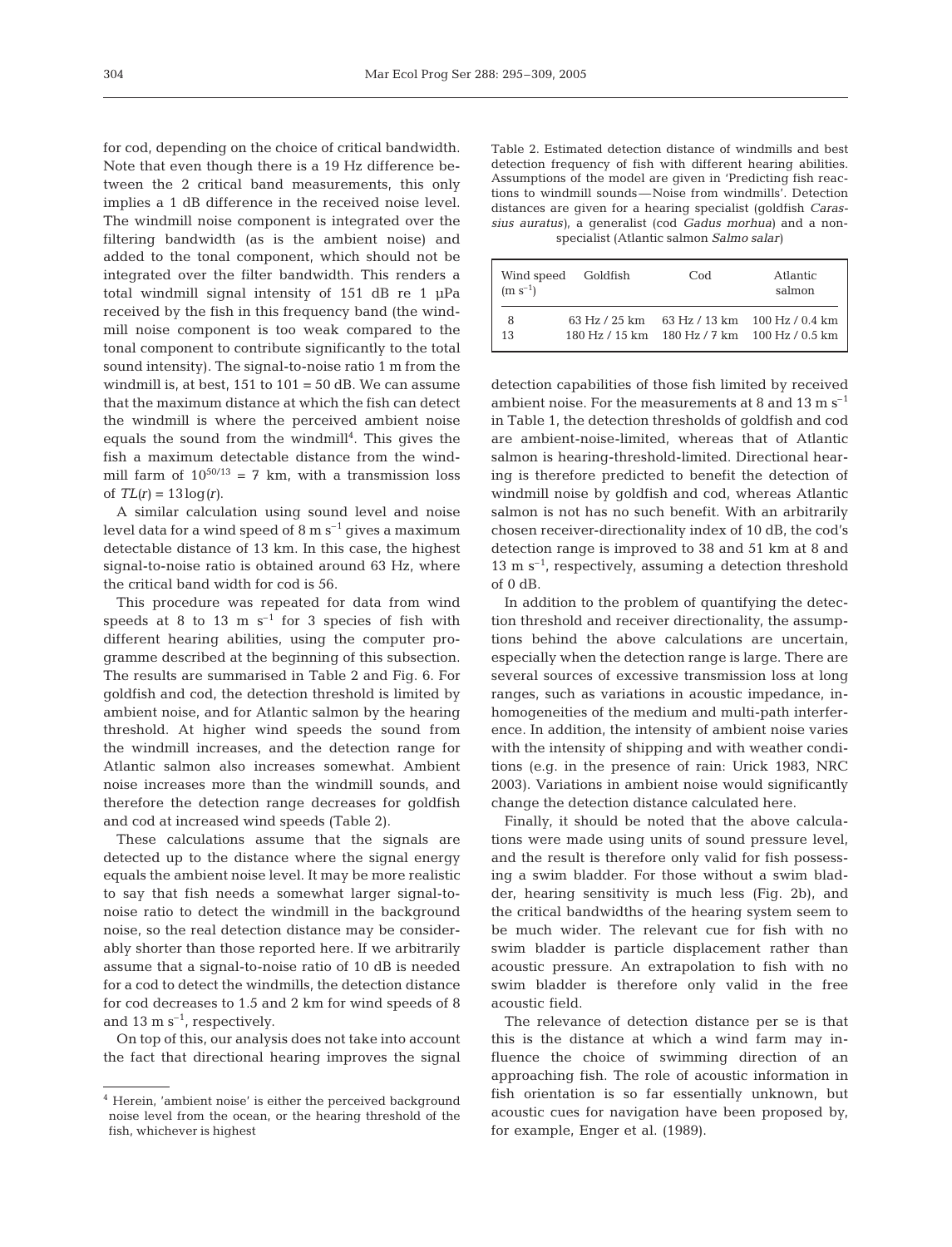

Fig. 6. *Salmo salar and Gadus morhua.* Computer modelling of detection distance of a windmill by Atlantic salmon and cod*.* WM: windmill noise, with tonal and broadband components summed and back-calculated to 1 m from the windmill; *NL*: received noise level (including effect of critical band estimates); *HT*: hearing threshold of fish. Wind speed is 8 m s<sup>-1</sup> in (a) and (c), and 13 m s<sup>-1</sup> in (b) and (d). Vertical line: best signal-to-noise ratio (S/N, at 1 m). Windmill data from Ingemansson (2003); Atlantic salmon hearing data from Hawkins & Johnstone (1978); and cod hearing data from Hawkins & Chapman (1975)

## **Masking**

As noted, fish produce a variety of sound for communication. To determine whether windmill noise reduces the distance over which fish can communicate, we need to know how loud fish calls are. There are only a few such measurements known to us: A. D. Hawkins (pers. comm.) measured the source level of grunts from haddock *Melanogrammus aeglefinnus* as 114 to 120 dB re 1 µPa. The frequency range of these grunts is  $\sim$  200 to 500 Hz (Fig. 7). This is similar to the frequency content of the windmill sounds. Haddock is a member of the cod family, and even though its hearing abilities have not been investigated we assume they are similar to those of the cod *Gadus morhua*. The bandwidth of the communication signal (300 Hz) covers several of the critical bandwidths of cod. In estimating the detection distance of these signals, it can therefore be assumed that the noise is perceived with a bandwidth equal to the signal bandwidth, or 10  $log_{10}$  $(300) = 25$  dB. The ambient noise level at these frequencies at a wind speed of 13 m  $s^{-1}$  is about 82 dB re 1  $\mu$ Pa Hz<sup>-1/2</sup> (Fig. 5a). The perceived ambient noise level of the haddock at  $13 \text{ m s}^{-1}$  is thus  $82 + 25 = 107 \text{ dB}$ re 1 µPa. The signal-to-noise ratio 1 m in front of the haddock would be, at best 120 to 107  $dB = 13$  dB. Assuming a detection threshold of 0 dB, the sound would be audible to another haddock at a maximum distance of  $10^{13/20} = 4$  m. Here we assume spherical dissipation loss of the communication signals rather than the 13 log *r* used for the windmill signals, as the distance between the 2 fish is very short. At lower wind speeds, the reduction in detection distance caused by windmills would be smaller. The detection threshold is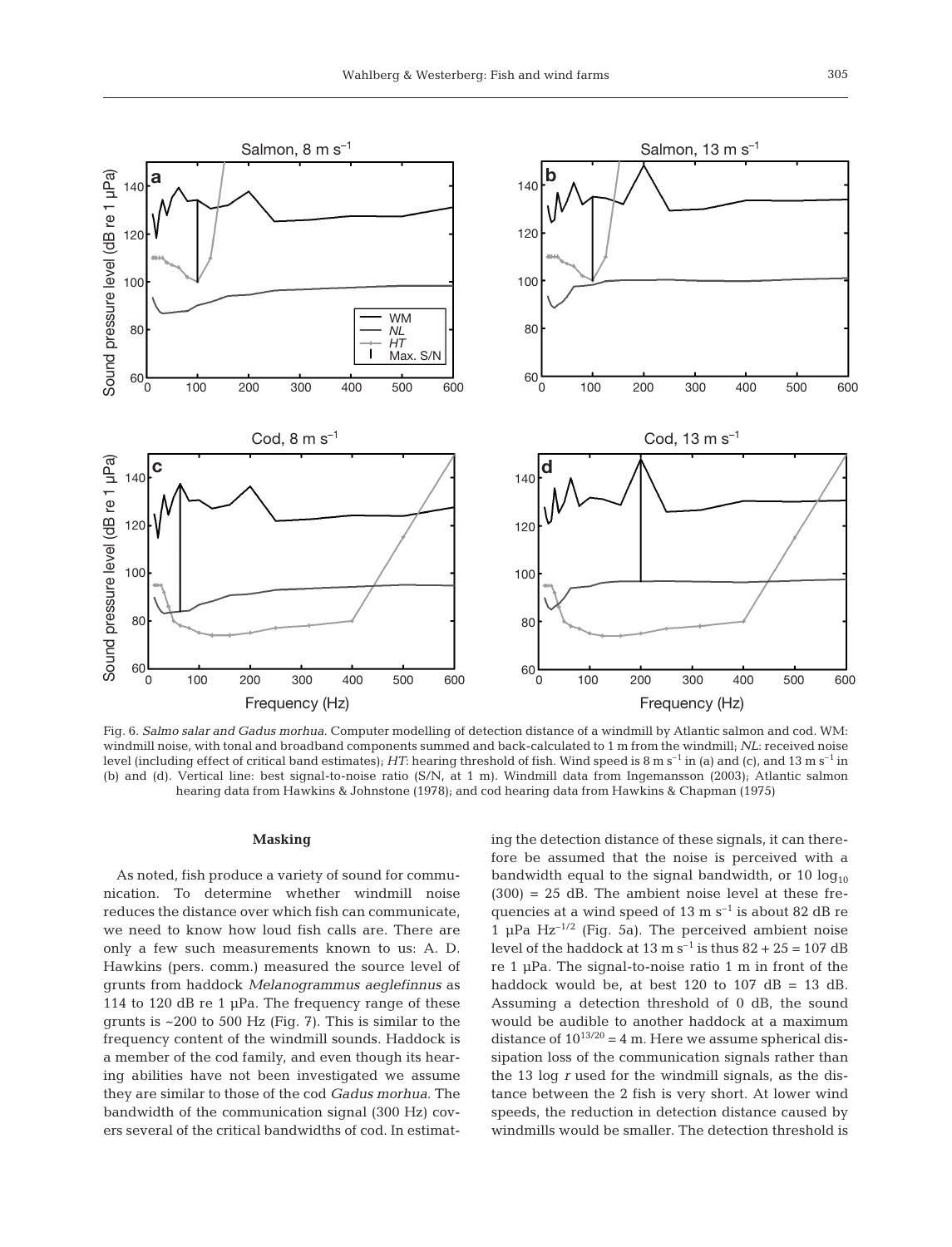

Fig. 7. *Melanogrammus aeglefinus*. Sounds recorded from haddock (from A. V. Soldal & B. Totland pers. comm.) presented as an oscillogram (top panel, sampling frequency 5.5 kHz), and a spectrogram (bottom panel, filter bandwidth 172 Hz, Blackmann-Harris window)

also improved by the directional hearing capabilities of the haddock. Again, these calculations may be erroneous, as haddock register particle displacement rather than the acoustic pressure component at close range. Also, caution must be used in interpretation of these values, as the data from which they are calculated are prone to great inaccuracies and variations.

Within distances at which the windmill sound is louder than the ambient noise (up to 25 km in Table 2), the detection range of the haddock calls is reduced. This range is most probably the maximum at which windmills may mask acoustic communication signals of any fish species. The decrease in detection range due to an increase in ambient noise can be modelled with the sonar equation. This so-called 'rangereduction' factor is a function of the nature of the transmission loss and the increase in noise level, but is not a function of the detection threshold of an animal (Møhl 1981). Thus, under spherical spreading conditions, an increase of 6 dB in the detected ambient noise level would decrease the detectable range by a factor of 2. The advantage of this approach is that conclusions may be drawn without any prior knowledge of the detection threshold of an animal.

Nevertheless, behavioural studies are needed to determine the absolute detection range and to evaluate whether or not the range-reduction factor has any

significant implications for the behaviour and survival of a fish. For haddock, acoustic signals are an important component of its spawning behaviour, and this is probably true for other members of the cod family as well (Hawkins & Rasmusssen 1978). A significant reduction in the distance at which such signals are possible could, in a worst-case scenario, make spawning impossible. We know too little about fish bioacoustics to evaluate if such a masking of signals would pose a significant problem for the reproductive behaviour of fish.

## **Consistent avoidance response**

To estimate the maximum distance of avoidance response by fish to windmill sounds, even more assumptions are required than those for calculating the detection ranges. Even at 1 m distance, the sound levels of the windmills at Utgrunden are not sufficiently high to consistently frighten off Atlantic salmon *Salmo salar* or eels *Anguilla an-*

*guilla* (Sand et al. 2001). However, at frequencies below 20 Hz, fish seem to be affected by the acceleration component rather than by the pressure component of the acoustic field. The acceleration component of the sound field was not measured by Ingemansson (2003). When close to a sound source, it can not be directly inferred from the pressure measurement.

However, the acceleration measurements made on the windmill tower by Ingemansson (2003) can be used to assess the maximum particle acceleration induced by the tower in the medium. The maximum acceleration is about 0.5 m  $s^{-2}$  for frequencies below 20 Hz (Fig. 5b). It seems that at least Atlantic salmon *Salmo salar* (and possibly many other fish species) are only consistently frightened away from sound sources that induce acceleration larger than  $\sim 0.01$  m s<sup>-2</sup>.

At what distance is particle acceleration of maximum  $0.5\,$  m  $\,$  s $^{-2}$  reduced to the threshold that consistently frightens away fish  $(0.01 \text{ m s}^{-2})$ ? The rate of decrease in particle acceleration close to a sound source depends on whether the source is a monopole (pulsating) or dipole (vibrating) sound radiator (Beranek 1983), and also on water depth (Medwin & Clay 1998). The accelerometer measurements in Fig. 5b indicate that vibrations occur both radially and tangentially to the tower. The tangential acceleration indicates a dipole mode of vibration, the radial acceleration either a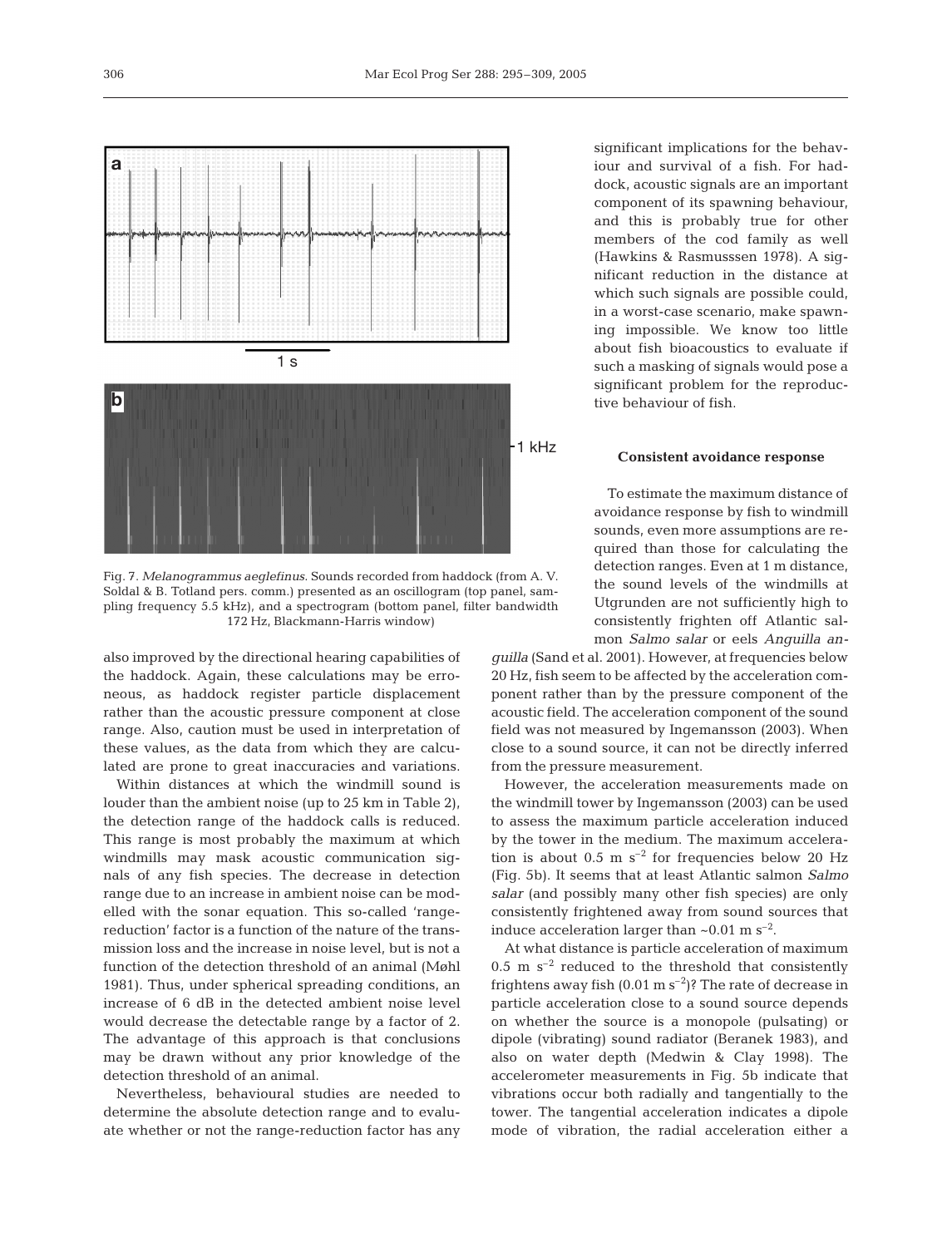monopole or a dipole mode. It seems more conceivable from a mechanical point of view that the windmill vibrates like a dipole rather than like a monopole. In a free sound field, the vibrations generated by local flow around a monopole sound source drop according to  $40 \log_{10} r$  (Kalmijn 1988), and the critical range at which the flow falls below 0.01 m  $s^{-2}$  is 7 m. If the sound-generation mechanism is a dipole, the acceleration falls off as 60  $log_{10} r$  (Kalmijn 1988), and the critical range is reduced to 4 m. These calculations are only valid in a free acoustic field and the critical ranges may be considerably longer in shallow water. Also, the calculations assume that Ingemansson's (2003) measurements were made in the direction of maximum acceleration; this has to be confirmed by further measurements.

Again, it should be emphasised that great caution is needed in interpreting these calculations. The calculations were made on data of often very low quality and from experiments with little or no replication. Measurements of the acceleration component of the acoustic field around windmills are necessary to make a more accurate assessment of distances at which fish are frightened away by the windmills sounds.

## **Risk of hearing loss**

Even within 10 m from the windmill, the source level of windmill noise is much lower than the levels shown to cause temporary and permanent hearing loss in fish. However, 2 important caveats need to be considered. First, most of the studies on how fish ears are damaged by noise do not indicate whether or not hearing in fish may be affected by exposure to stimuli of lower intensity than those used in the respective experiments. Second, to our knowledge there have been very few studies on the long-term effects of noise on hearing in fish. At present there is no data to evaluate whether windmill noise may induce hearing loss in fish at close range during exposure over extended periods of time.

## **Conditioning and habituation**

Fay (1998) argued that goldfish may perceive sound in a similar manner to humans, i.e. they may use background noise information to obtain an 'acoustic scene' of the surroundings (sensu Bregman 1990). Therefore, fish may be able to associate the sound from windmills with a structure not representing any danger, and therefore to a signal that may be disregarded. This would result in habituation to windmill sounds. The effects of habituation are very difficult to study in field situations, but are likewise very important when evaluating the effects of anthropogenic noise on wildlife.

Even though fish may detect the sound from windmills at relatively long distances, this may not causing any stress or reduce their survival chances. This is of course only true if the sounds from the windmills are not loud enough to damage their inner ears, and if sound communication and predator and prey detection by acoustic means is not masked by the sounds from the windmills.

On the other hand, fish may be affected by noise even though they become rapidly habituated to it, and even though no physiological damage is visible. Stress may be induced from not being able to detect sounds from the auditory scene around the fish, which could result in reduced survival abilities. With the current knowledge on hearing in fish, it can not be concluded whether or not windmill noise may have such effects on fish.

# **CONCLUSIONS**

This review has evaluated the possible effect on fish of underwater noise from windmills. We predict that goldfish, Atlantic salmon and cod can detect offshore windmills at a maximum distance of about 0.4 to 25 km at wind speeds of 8 and 13 m  $s^{-1}$ . These detection distances may vary substantially as a function of wind speed as well as type and number of windmills, water depth and bottom substrate. We could find no evidence that windmills cause temporal or permanent hearing loss in fish even at a distance of a few metres. The windmills produce sound intensities that may cause permanent avoidance by fish within ranges of  $~4~\mathrm{m}$ , but only at high wind speeds  $(13 \text{ m s}^{-1})$ . The windmill noise may have a significant impact on the maximum acoustic signalling distances by fish within a range of a few tens of kilometres. It is not known to what degree this actually reduces the fitness of the fish.

Hearing in fish is a complicated mixture of particle acceleration and acoustic pressure. Few data exist either on windmill underwater noise or on how fish are affected by anthropogenic noise. Our conclusions were reached using data on windmill sounds from a single location on the Swedish Baltic coast. Any extrapolation to other areas and windmill parks should be made with great caution.

During construction of wind farms, additional noise (e.g. from pile-driving) may have much more significant effects on fish than those reported here (Hoffmann et al. 2000). The present review is concerned only with noise connected with windmill operations. It is important, however, to incorporate possible disturbances during their construction for an environmental evaluation of the effects of wind farms on fish.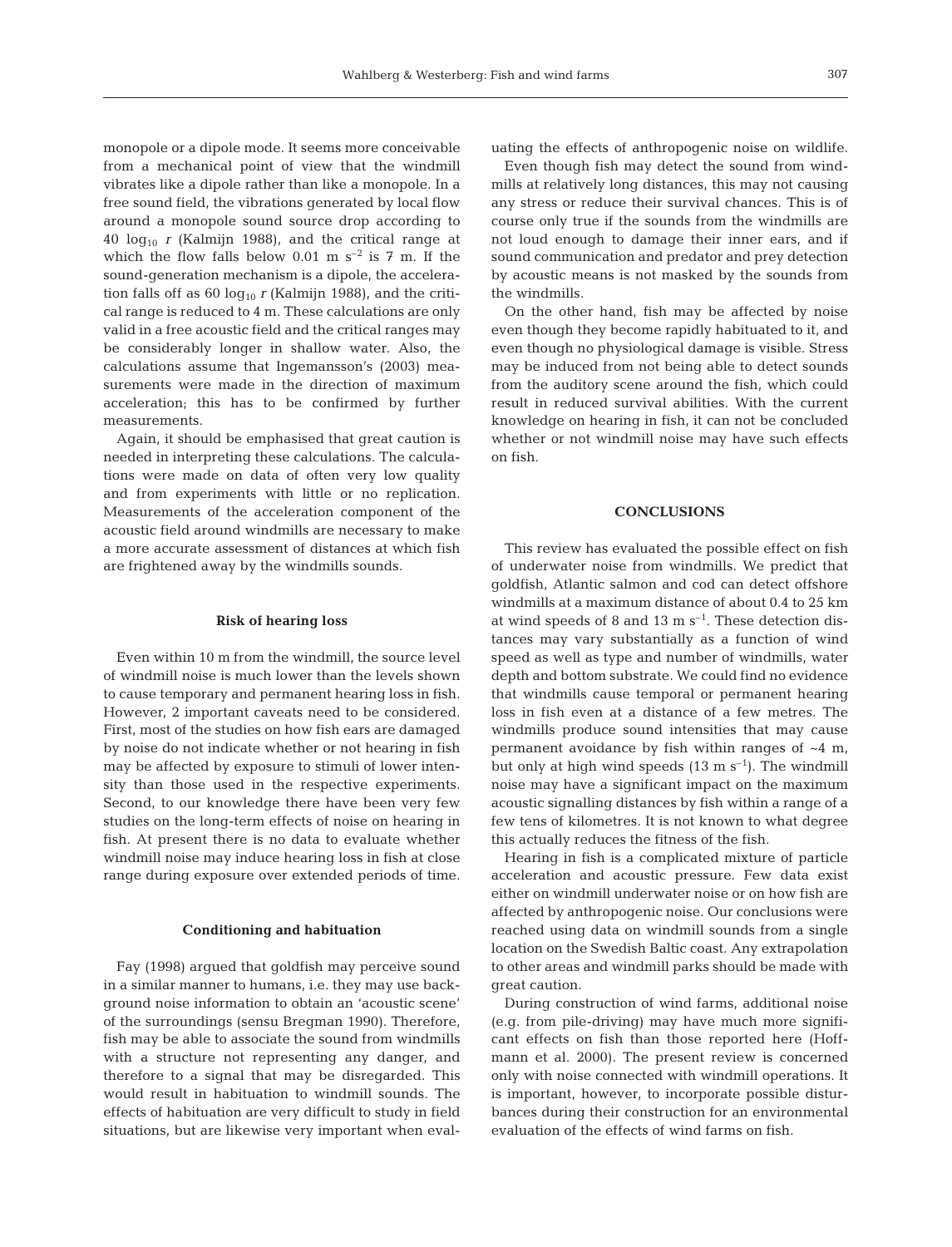Shipping induces considerably higher sound intensities than windmills (cf. present Fig. 5a with figures in NRC 2003). In considering the overall underwater ambient noise level, the effects of shipping must therefore be included. However, the transient nature of ship noise makes comparison with windfarm noise difficult.

A more careful evaluation on the effects of windmill noise on fish is only possible with better data on the nature of the acoustic field around windmills (including measurements of the particle velocity component of the sound field) and with a better understanding of the behavioural and physiological reactions of fish to the sounds of windmills.

If future studies should show that windmill noise affects fish behaviour, underwater noise could be reduced through alternative windmill fundaments, or by fitting sound-dampening materials around the windmill towers.

*Acknowledgements.* We thank H. Lindell (A. B. Ingemansson, Sweden), P. T. Madsen (Woods Hole Oceanographic Institution, USA), B. Møhl (Aarhus University, Denmark), A. N. Popper (University of Maryland, USA), J. Tougaard (National Environmental Research Institute, Denmark), and 2 anonymous reviewers for valuable comments on previous versions of this paper. We also thank H. Ohlsson (Airicole AB, Sweden) and P. H. Pedersen (Energi E2, Denmark) for inspring this study.

#### LITERATURE CITED

- Banner A, M Hyatt (1973) Effects of noise on eggs and larvae of two estuarine fishes. Trans Am Fish Soc 1:134–136
- Beranek LL (1983) Acoustics, Acoustical Society of America, New York
- Blaxter JHS, Denton EJ (1976) Function of the swimbladderinner ear-lateral line system of herring in the young stages J Mar Biol Assoc UK 56:487–502
- Booman C, Dalen J, Leivestad H, Levsen A, van der Meeren T, Toklum K (1996) Effekter av luftkanonskytning på egg, larver og yngel. Fisken Havet 3:1–73
- Bregman AS (1990) Auditory scene analysis. The MIT Press, Cambridge, MA
- Carlson TJ, Popper AN (1997) Using sound to modify fish behavior at power-production and water-control facilities: a workshop. US Department of Energy Project 92-071-01, Bonneville Power Administration, Portland, OR
- Chapman CJ, Hawkins AD (1973) A field study of hearing in the cod, *Gadus morhua*. J Comp Physiol 85:147–167
- Chapman CJ, Sand O (1974) Field studies in hearing in two species of flatfish, *Pleuronecteus platessa* and *Limanda limanda.* Comp Biochem Physiol 47:371–385
- Dalen J, Knutsen GM (1987) Scaring effects in fish and harmful effects on eggs, larvae and fry by offshore seismic explorations. In: Merklinger HM (ed) Progress in underwater acoustics, Plenum Press, New York, p 93–102
- Degn U (2000) Offshore wind turbines—VVM. Underwater noise measurements, analysis, and predictions. Rep. No. 00-792 rev. 1, Ødegaard & Danneskiold-Samsøe A/S. SEAS Distribution A.m.b.A., Haslev
- Edds-Walton PL, Fay RR (1998) Directional auditory responses

in the descending octaval nucleus of the toadfish *(Opsanus tau)*. Biol Bull (Woods Hole) 195:191–192

- Engås A, Misund OA, Soldal AV, Horvei B, Solstad A (1995) Reactions of penned herring and cod to playback of original, frequency-filtered and time-smoothed vessel sound. Fish Res 22:243–254
- Engås A, Løkkeborg S, Ona E, Soldal AV (1996) Effects of seismic shooting on local abundance and catch rates of cod *(Gadus morhua)* and haddock *(Melanogrammus aeglefinus)*. Can J Fish Aquat Sci 53:2238–2249
- Enger PS (1967) Hearing in herring. Comp Biochem Physiol 22:527–538
- Enger PS (1981) Frequency discrimination in teleosts central or peripheral? In: Tavolga WN, Popper AN, Fay RR (eds) Hearing and sound communication in fishes. Springer-Verlag, New York, p 243–255
- Enger PS, Kalmijn AD, Sand O (1989) Behavioural investigations on the functions of the lateral line and inner ear in predation. In: Coombs S, Görner P, Münz H (eds) The mechanosensory lateral line. Springer-Verlag, New York, p 375–387
- Fay RR (1969) Behavioral audiogram for the goldfish. J Aud Res 9:112–121
- Fay RR (1974) Masking of tones by noise for the goldfish *(Carassius auratus)*. J Comp Physiol Psychol 87:708–716
- Fay RR (1984) The goldfish ear codes the axis of acoustic particle motion in three dimensions. Science 225:951–954
- Fay RR (1991) Structure and function in sound discrimination among vertebrates. In: Popper AN, Fay RR, Webster DB (eds) The evolutionary biology of hearing. Springer-Verlag, New York, p 229–263
- Fay RR (1998) Auditory stream segregation in goldfish *(Carassius auratus)*. Hear Res 120:69–76
- Fay RR, Megala Simmons A (1999) The sense of hearing in fishes and amphibians. In: Fay RR, Popper AN (eds) Springer handbook of auditory research, Vol. 11. Hearing in fishes and amphibians. Springer-Verlag, New York, p 269–318
- Fay RR, Popper AN (2000) Evolution of hearing in vertebrates: the inner ears and processing. Hear Res 149:1–10
- Fristedt T, Morén P, Söderberg P (2001) Acoustic and electromagnetic noise induced by wind mills—implications for underwater surveillance systems. Pilot study. FOI-R-0233- SE, FOI, Swedish Defence Research Agency, Stockholm
- Fuiman LA, Smith ME, Malley VN (1999) Ontogeny of routine swimming speed and startle responses in red drum, with a comparison of responses to acoustic and visual stimuli. J Fish Biol 55A:215–226
- Hastings M, Popper AN, Finneran JJ, Lanford PJ (1996) Effects of underwater sound on hair cells of the inner ear and lateral line of the oscar (*Astronotus ocellatus*). J Acoust Soc Am 99:2576–2603
- Hawkins AD (1993) Underwater sound and fish behaviour. In: Pitcher T (ed) Behaviour of teleost fishes. Chapman & Hall, London, p 129–169
- Hawkins AD, Chapman CJ (1975) Masked auditory thresholds in the cod, *Gadus morhua* L. J Comp Physiol 103: 209–226
- Hawkins AD, Johnstone ADF (1978) The hearing of the Atlantic Salmon, *Salmo salar*. J Fish Biol 13:655–673
- Hawkins AD, Rasmussen KJ (1978) The calls of gadoid fish. J Mar Biol Assoc UK 58:891–911
- Higgs DM, Rollo AK, Souza MJ, Popper AN (2003) Development of form and function in peripheral auditory structures of the zebrafish *(Danio rerio)*. J Acoust Soc Am 113: 1145–1154
- Hoffmann E, Astrup J, Larsen F, Munch-Petersen S (2000)